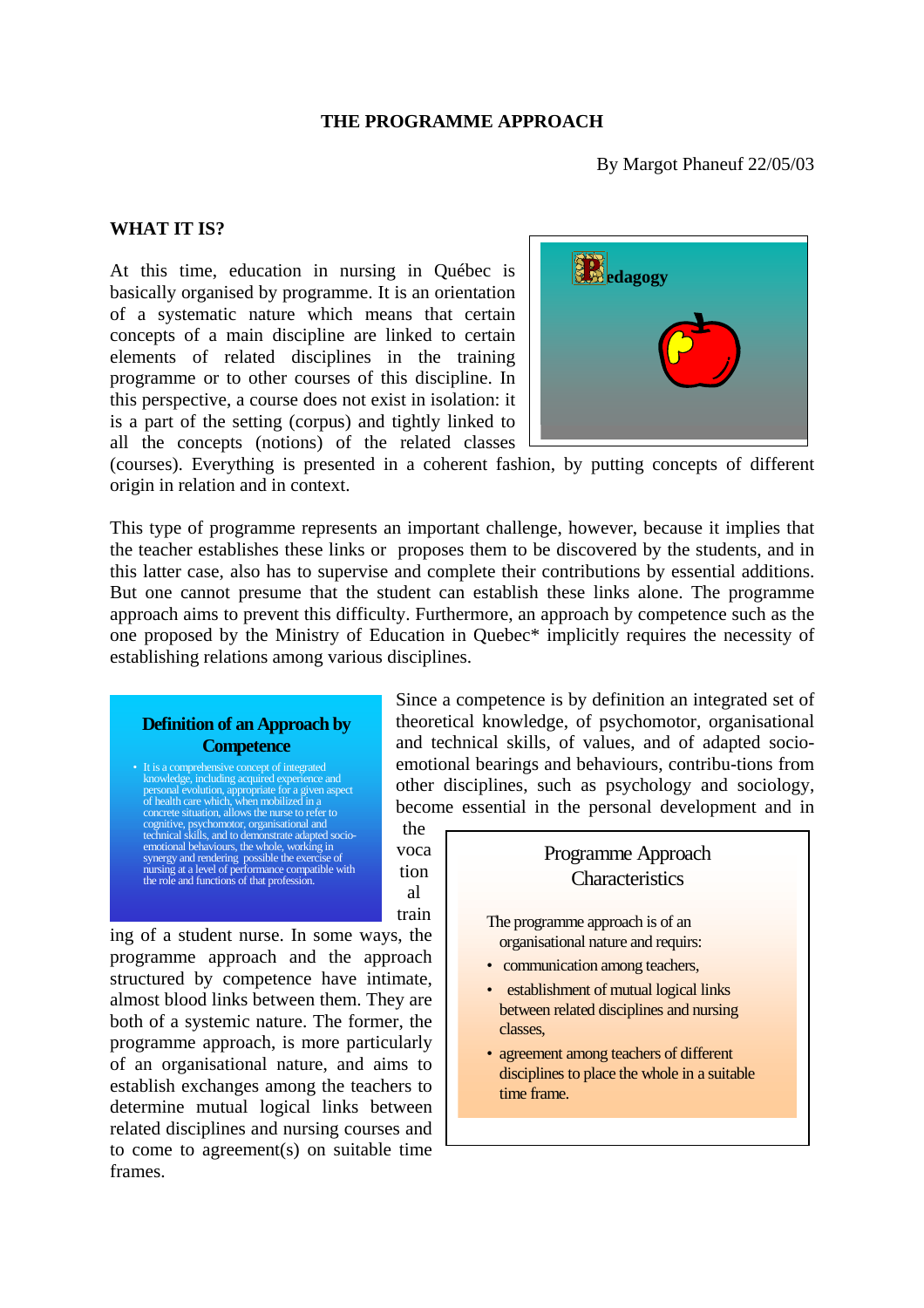# Competence Approach **Characteristics**

This appproach is of an abstract and qualitative nature. It refers to:

- the nature of course content
- the means of competence integration to face the reality of healthcare
- continuity with already acquired knowledge
- links among various concepts, as between nursing classes and those of the other disciplines.

The latter, the approach by competence, is rather abstract and qualitative. Although in this approach one can ignore neither organisational structures, nor notions of time and sequence in the programme, it refers more directly to the nature of the contents of the courses and to the means of their incorporation so that the students can better face the challenges of providing health care.

Indeed, the approach by competence goes even further. It also has to take into account previously acquired knowledge. It places new concepts in a logical continuity and establishes not only links

among the various concepts of the courses that they belong to, but also links with concepts in the other disciplines in the training programme.

# **APPLICATION**

Regarding the care of somebody suffering from a given pathology, the teacher has to establish links or see that links are established (by the student or by other teachers) with the other disciplines in the nursing programme. The enclosed diagrams illustrate that. So, to encourage the acquisition of such competence, to favour the transfer of skills and knowledge, the teacher has to organize educational strategies in such a way that the students can incorporate and utilise these links.



For example, to study a given pathology the student must foresee the links between the

### **ADVANTAGES OF AN APPROCH ORGANISED BY COMPETENCE**

- **To develop a broad vision of nursing problems**
- **To know the factors which influence them, the elements of risk**
- **To allow a serious reflection on nursing situations**
- **To favour decision-making**

anatomy of the affected organs or of the affected system, their physiology and various processes, their links with metabolism, the immune system, circulation, etc. and all concepts, learned in biology. The student must also make links to disease prevention and to different techniques and organisational care strategies seen in the nursing programme. The student must also understand the links between this pathology and the sociological context of this pathology's development or the vulnerability of certain persons (low socio-economic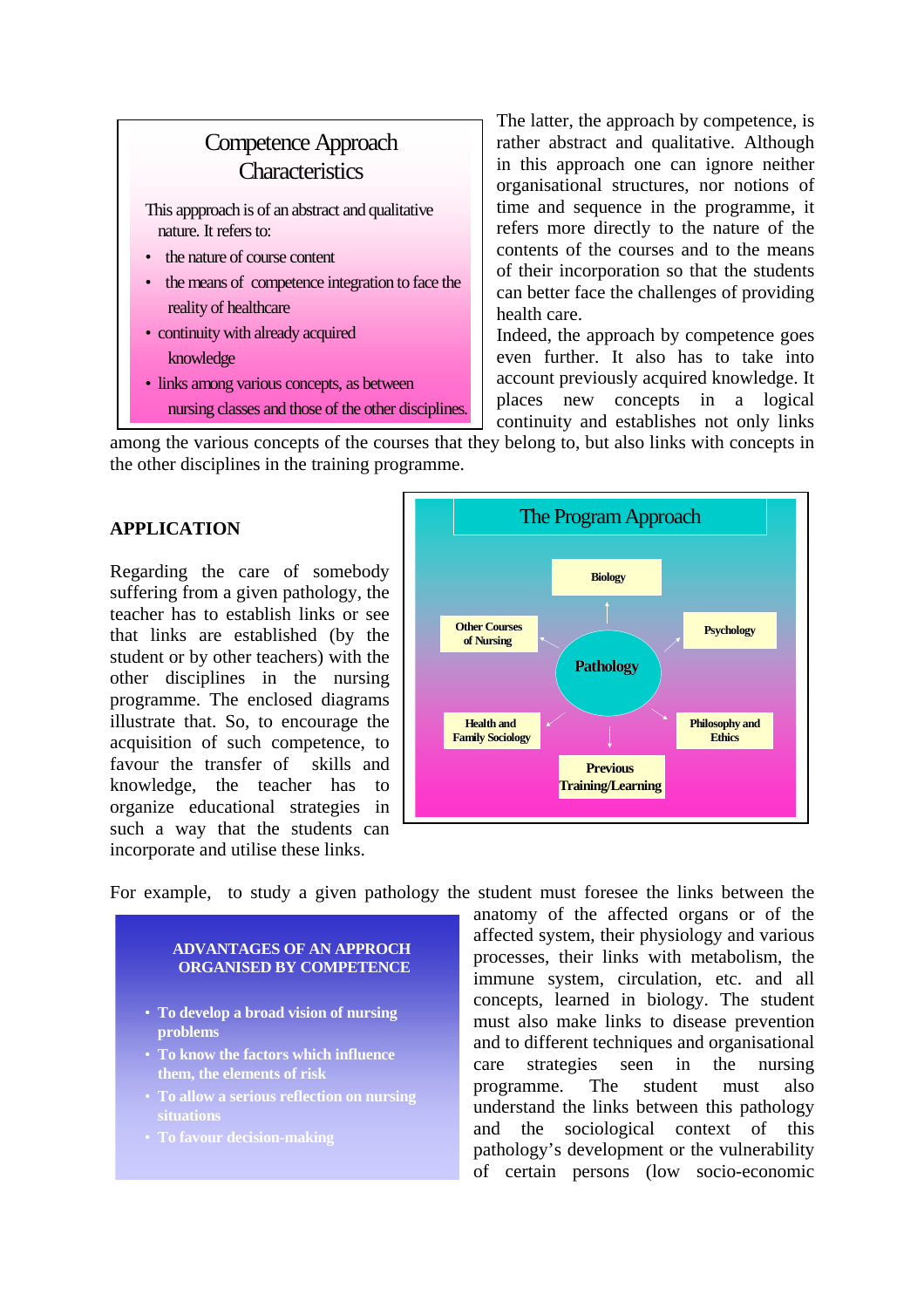status, hygiene deficiency, alcoholism) learned in health sociology and family sociology. Other links should also be made with the psychological profile of the individual patient (professional stress, family conflicts, mental health) which is a part of psychology and psychiatric courses. It's the same for the other constituents of the programme, for instance, those referring to philosophy and ethics or to legal elements. The development of such a training can not be made in a linear way. It is rather constructed in a network structure, a little like a spider web, where various concepts belonging to the other disciplines of the programme and to the classes inside the nursing discipline are selected and are put into identified links.

## **WHAT IS THE PROGRAMME APPROACH USEFUL FOR?**

This approach presents several advantages. It allows the student to develop a broad vision of nursing problems which correspond to those she will have to solve later in health care. Knowing principles, factors influencing the situation, as well as elements of risk and prevention for certain problems helps the student to understand what she has to do in a real situation. This manner of presenting a nursing training programme facilitates reflection essential to making decisions with consequences as serious



as those that must be assumed by nurses. For example, if the students are well informed of all the principal links to be established with the other disciplines and the other courses of their programme, they develop better clinical judgment and consequently, work in a more responsible way, as real and competent health professionals.

This approach favours a better integration and a better application of knowledge, and a



broader intellectual and emotional outlook on reality. All these were taught in the past but in a more separate way. Regrettably, we then observed too often that the students worked "by drawers", so to say. For example, when a class of psychology or sociology had ended, they closed these drawers and never, or almost never, established links with what they had to do at the bed side of a patient. Consequently, when they were in problematic situations, they considered only a few aspects of the patient's difficulty, concentrating especially on the

physical aspects. A programme approach should compensate for these serious limitations.